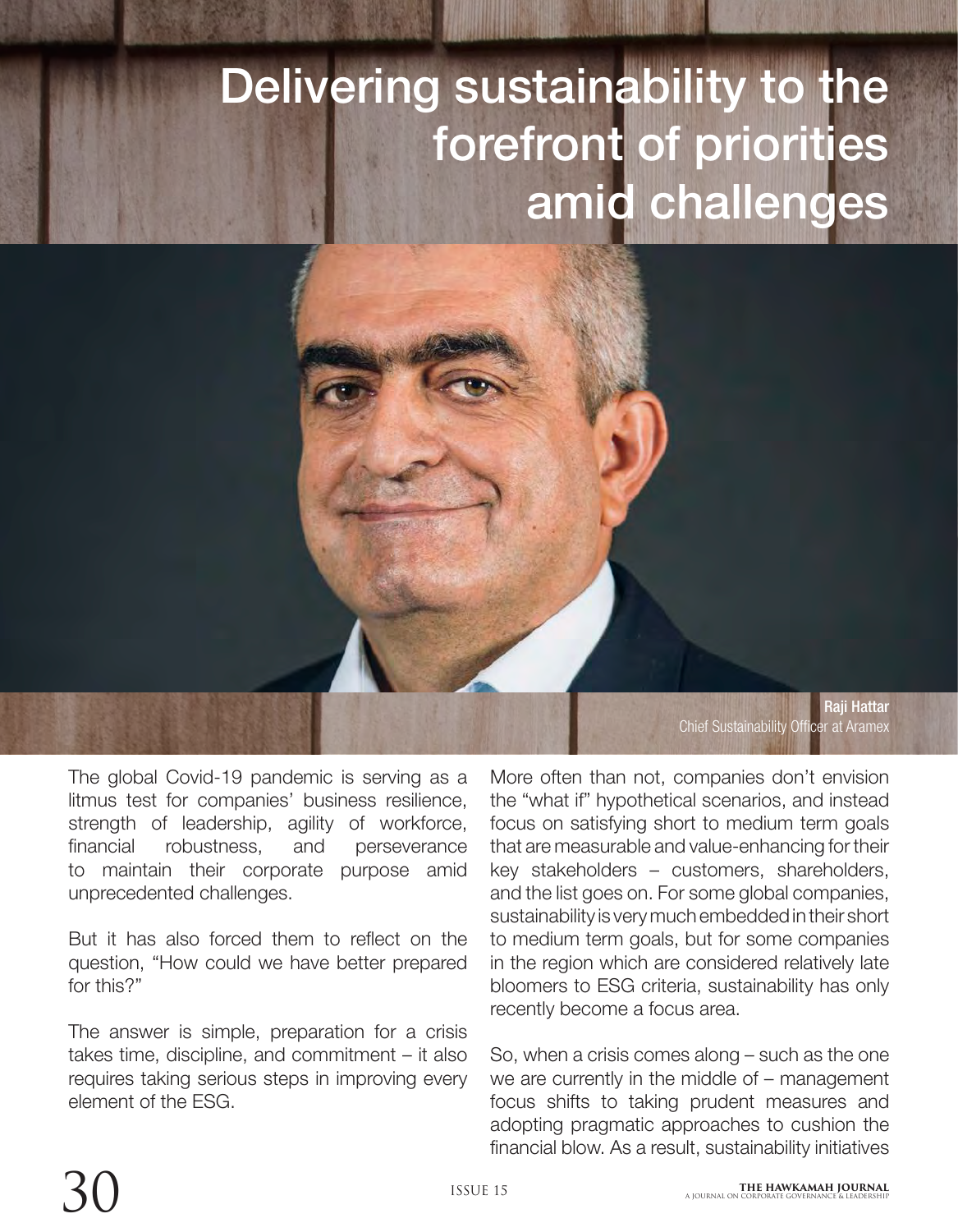may end up being bumped down on the priority list.

Not at Aramex. Because sustainability is a core and integral part of our strategy, operations, and mindset, and this has been the case since the founding of the company.

In fact, we believe this crisis revealed a major inflection point that catalyses the need to further weave in ESG into core business strategies, better anticipate social and environmental risks, and further intensify the roll out of initiatives with an increased sense of urgency.

From Aramex's experience, we can confidently say that this has truly set us apart during these difficult times. We are able to benefit from our sustainability efforts, for example by depending on our solar panels for powering warehouses in the UAE and Jordan, we are able to calibrate our energy needs accordingly, allowing us to reduce carbon footprint and emissions as well as realize cost savings. From a social perspective, we are able to provide benefits to the wider community because of our large network within our community outreach programmes. Those that need our help know we are there to support them in the best way we can. This helps us to act swiftly and start making a positive impact from early on.

But let's look at ESG in the region pre-Covid-19.

ESG is not a new concept but has recently become a global megatrend. In the region it is often misunderstood and regarded as siloed part of company strategies. In the past, some would even argue that it is a luxury for cash-rich companies that are comfortably operating in bull markets.

That is now changing. In fact, more than ever, ESG has pivoted from a previously peripheral concept to a central business-critical issue, that will ultimately address multi-pronged goals. If well-integrated and effectively implemented, it

has a powerful ability to create value, buttress business performance, incite stakeholder trust and confidence, catalyse innovation, and drive the overarching agenda for sustainable socioeconomic development.

Since its establishment, Aramex has embraced ESG as an integral part of our corporate culture. In 2006, our company pioneered the first sustainability report in the region, which has laid a strong foundation for our long-term goals in adopting corporate sustainability practices across all our business strategies and day-to-day operations. In 2010, we further reinforced our commitment by aligning sustainability strategy into our core business strategy and folding it into our annual report. This has allowed us to link the impact of our ESG initiatives to our operations and financial performance through our first integrated report.

Over the years, our sustainability strategy has evolved as we endeavoured to adopt best practice approach and continue being leaders in the region. Our longstanding partnership with the UN Global Compact underpins our commitment in continuing to make good on our promise to lead an organisation that is committed to making a positive impact in line with the Ten Principles that meet the United Nations' Sustainable Development Goals (SDG).

We make conscious efforts to maintain our holistic, integrated, and transparent approach to sustainability. Since the beginning of our reporting practice, we have adopted reporting practices in line with the Global Reporting Initiative (GRI) Sustainability Reporting Standards and now the International Integrated Reporting Council (IIRC) Framework which allows us to effectively monitor and measure our value creation and impact, and provide a holistic view to all our stakeholders.

Meanwhile our environmental initiatives have allowed us to reduce electricity consumption per shipment by 29%, increase recycling by 22%, cut fuel per shipment by 22% and cut down in